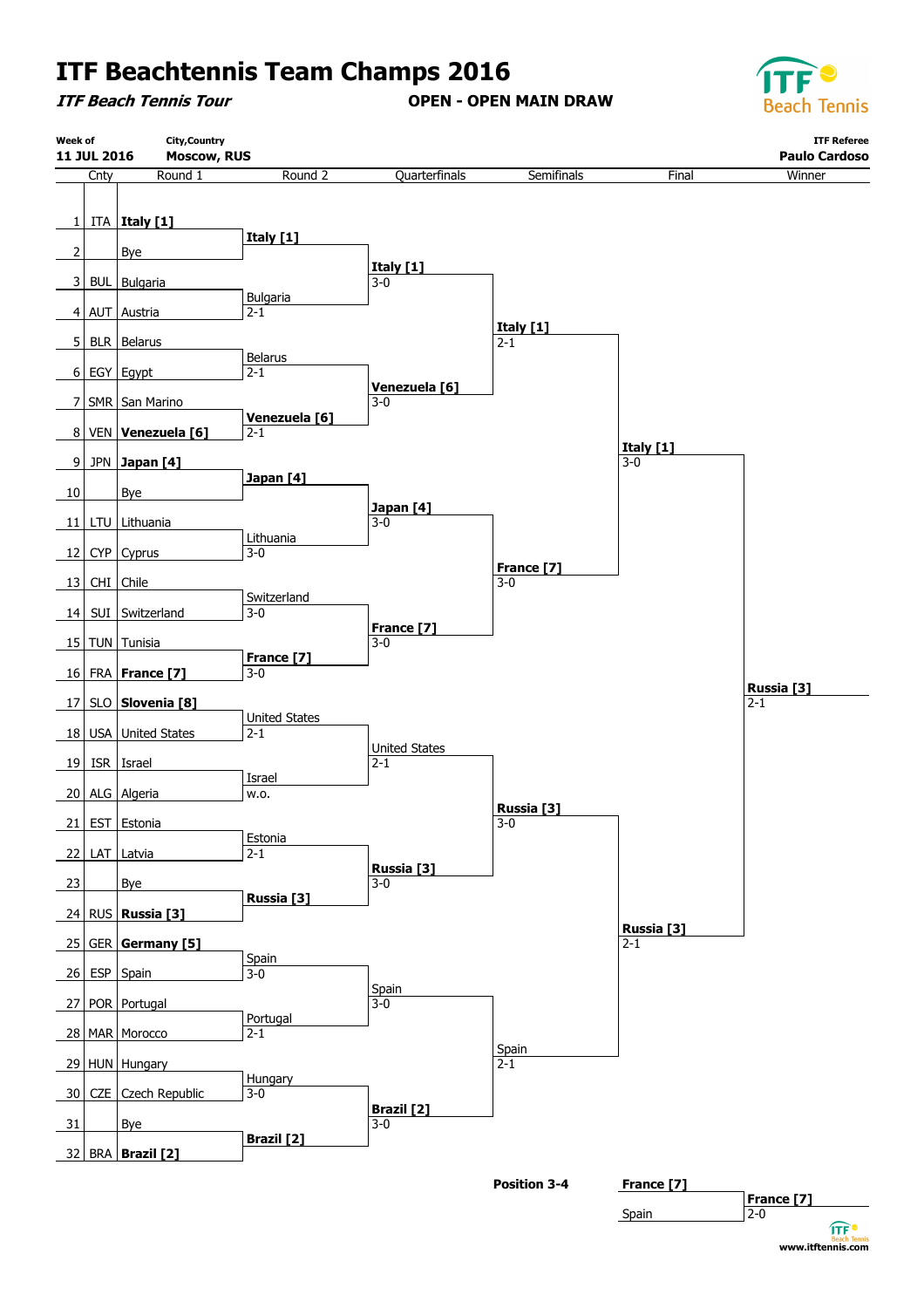

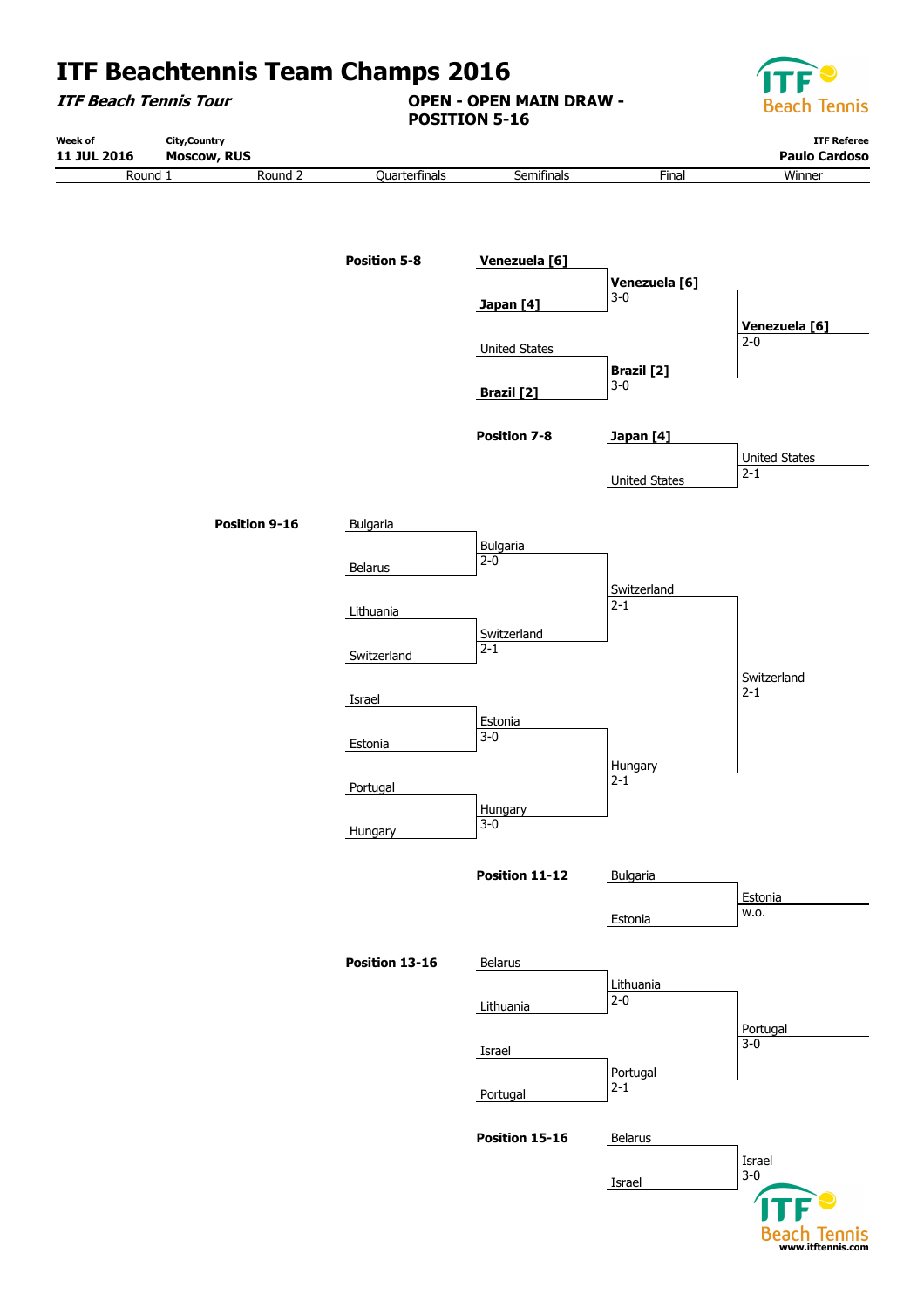**ITF Beach Tennis Tour**

**OPEN - OPEN MAIN DRAW - POSITION 17-32**



| 11 JUL 2016<br>Round 1 | Moscow, RUS<br>Round 2 | Quarterfinals                 | Semifinals                  | Final              | <b>Paulo Cardoso</b><br>Winner |
|------------------------|------------------------|-------------------------------|-----------------------------|--------------------|--------------------------------|
|                        |                        |                               |                             |                    |                                |
| Position 17-24         |                        |                               |                             |                    |                                |
|                        | Bye<br>Austria         | Austria                       |                             |                    |                                |
|                        |                        |                               | San Marino                  |                    |                                |
|                        | Egypt                  | San Marino                    | $2 - 1$                     |                    |                                |
|                        | San Marino             | $3 - 0$                       |                             | San Marino         |                                |
|                        | Bye                    | Cyprus                        |                             | $2 - 1$            |                                |
|                        | Cyprus                 |                               | Cyprus                      |                    |                                |
|                        | Chile                  | Chile                         | $3 - 0$                     |                    |                                |
|                        | Tunisia                | $2 - 1$                       |                             |                    | Germany [5]                    |
|                        | Slovenia [8]           | Slovenia <sup>[8]</sup>       |                             |                    | $2 - 1$                        |
|                        | <b>Bye</b>             |                               | Slovenia [8]                |                    |                                |
|                        | Latvia                 | Latvia                        | $2 - 1$                     |                    |                                |
|                        | Bye                    |                               |                             | <b>Germany</b> [5] |                                |
|                        | Germany [5]            |                               |                             | $2 - 1$            |                                |
|                        | Morocco                | <b>Germany</b> [5]<br>$3 - 0$ |                             |                    |                                |
|                        | Czech Republic         |                               | <b>Germany</b> [5]<br>$2-1$ |                    |                                |
|                        | <b>Bye</b>             | Czech Republic                |                             |                    |                                |
|                        |                        |                               | Position 19-20              | Cyprus             |                                |
|                        |                        |                               |                             | Slovenia [8]       | Slovenia [8]<br>$2 - 0$        |
|                        |                        | Position 21-24                | Austria                     |                    |                                |
|                        |                        |                               | Chile                       | Austria<br>$2 - 1$ |                                |
|                        |                        |                               | Latvia                      |                    | Austria<br>$2 - 1$             |
|                        |                        |                               | Czech Republic              | Czech Republic     |                                |
|                        |                        |                               | Position 23-24              | $2 - 1$<br>Chile   |                                |
|                        |                        |                               |                             |                    | Latvia                         |
|                        |                        |                               |                             | Latvia             | $3 - 0$                        |
|                        | Position 25-32         | Bye                           | Egypt                       |                    |                                |
|                        |                        | Egypt                         |                             | Egypt              |                                |
|                        |                        | Bye                           | Tunisia                     | $2 - 1$            |                                |
|                        |                        | Tunisia                       |                             |                    | Morocco                        |
|                        |                        | Bye                           | <b>Bye</b>                  |                    | $3 - 0$                        |
|                        |                        | Bye                           |                             | Morocco            |                                |
|                        |                        | Morocco                       | Morocco                     |                    |                                |
|                        |                        | Bye                           |                             |                    |                                |
|                        |                        |                               | Position 27-28              | Tunisia            |                                |
|                        |                        |                               |                             | Bye                | Tunisia                        |
|                        |                        | Position 29-32                | Bye                         |                    |                                |
|                        |                        |                               | Bye                         |                    |                                |
|                        |                        |                               | <b>Bye</b>                  |                    |                                |
|                        |                        |                               | <b>Bye</b>                  |                    |                                |
|                        |                        |                               |                             |                    |                                |

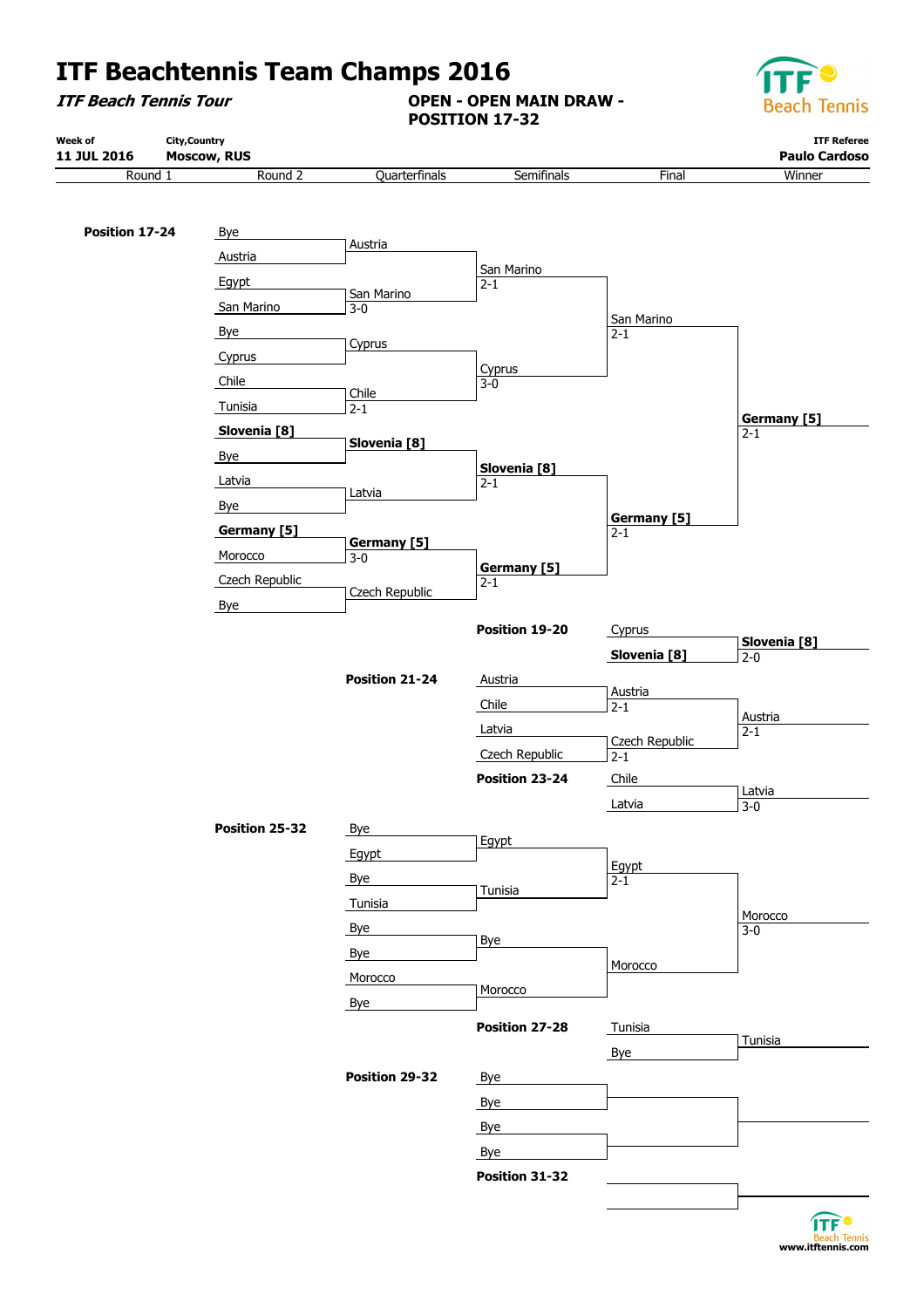**ITF Beach Tennis Tour**

**JUNIORS - JUNIORS POS 1-2**



| Week of<br>11 JUL 2016 |                             | <b>City, Country</b> |                     | <b>ITF Referee</b><br><b>Paulo Cardoso</b> |  |
|------------------------|-----------------------------|----------------------|---------------------|--------------------------------------------|--|
|                        |                             | Moscow, RUS          |                     |                                            |  |
| Cnty                   |                             | <b>Final</b>         | Winner              |                                            |  |
|                        |                             |                      |                     |                                            |  |
|                        | 1 ITA Italy<br>2 BRA Brazil |                      | $\frac{Italy}{2-0}$ |                                            |  |

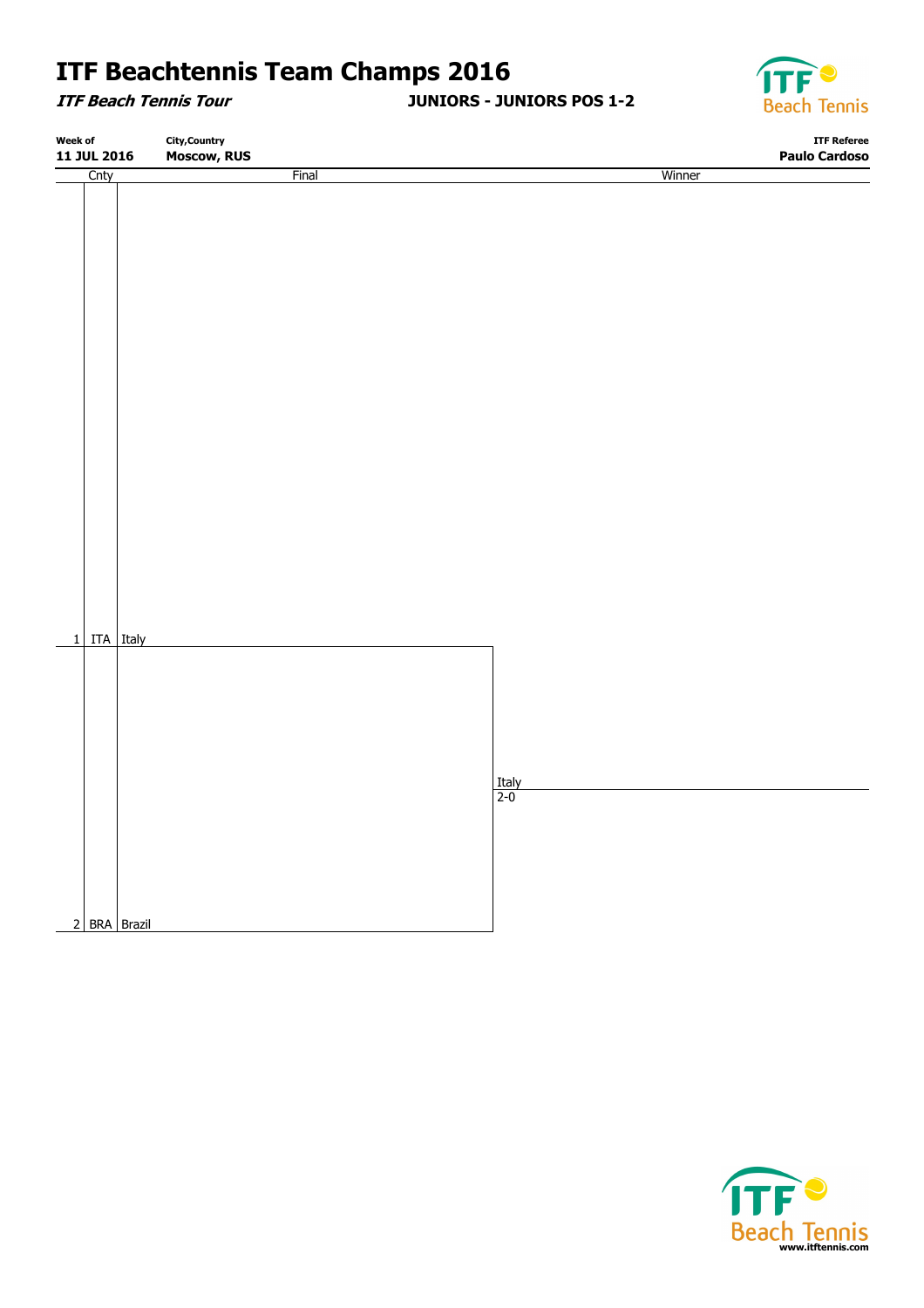**ITF Beach Tennis Tour**

**JUNIORS - JUNIORS POS 3-4**



| Week of     |      | <b>City, Country</b> |                    |  |               |                      | <b>ITF Referee</b> |
|-------------|------|----------------------|--------------------|--|---------------|----------------------|--------------------|
| 11 JUL 2016 |      |                      | <b>Moscow, RUS</b> |  |               | <b>Paulo Cardoso</b> |                    |
|             | Cnty |                      | Final              |  |               | Winner               |                    |
|             |      |                      |                    |  |               |                      |                    |
|             |      |                      |                    |  |               |                      |                    |
|             |      |                      |                    |  |               |                      |                    |
|             |      |                      |                    |  |               |                      |                    |
|             |      |                      |                    |  |               |                      |                    |
|             |      |                      |                    |  |               |                      |                    |
|             |      |                      |                    |  |               |                      |                    |
|             |      |                      |                    |  |               |                      |                    |
|             |      |                      |                    |  |               |                      |                    |
|             |      |                      |                    |  |               |                      |                    |
|             |      |                      |                    |  |               |                      |                    |
|             |      |                      |                    |  |               |                      |                    |
|             |      |                      |                    |  |               |                      |                    |
|             |      |                      |                    |  |               |                      |                    |
|             |      |                      |                    |  |               |                      |                    |
|             |      |                      |                    |  |               |                      |                    |
|             |      |                      |                    |  |               |                      |                    |
|             |      |                      |                    |  |               |                      |                    |
|             |      |                      |                    |  |               |                      |                    |
|             |      |                      |                    |  |               |                      |                    |
|             |      |                      |                    |  |               |                      |                    |
|             |      |                      |                    |  |               |                      |                    |
|             |      |                      |                    |  |               |                      |                    |
|             |      |                      |                    |  |               |                      |                    |
|             |      |                      |                    |  |               |                      |                    |
|             |      | 1 RUS Russia         |                    |  |               |                      |                    |
|             |      |                      |                    |  |               |                      |                    |
|             |      |                      |                    |  |               |                      |                    |
|             |      |                      |                    |  |               |                      |                    |
|             |      |                      |                    |  |               |                      |                    |
|             |      |                      |                    |  |               |                      |                    |
|             |      |                      |                    |  |               |                      |                    |
|             |      |                      |                    |  |               |                      |                    |
|             |      |                      |                    |  | Russia<br>3-0 |                      |                    |
|             |      |                      |                    |  |               |                      |                    |
|             |      |                      |                    |  |               |                      |                    |
|             |      |                      |                    |  |               |                      |                    |
|             |      |                      |                    |  |               |                      |                    |
|             |      |                      |                    |  |               |                      |                    |
|             |      |                      |                    |  |               |                      |                    |
|             |      |                      |                    |  |               |                      |                    |
|             |      | 2 LTU Lithuania      |                    |  |               |                      |                    |

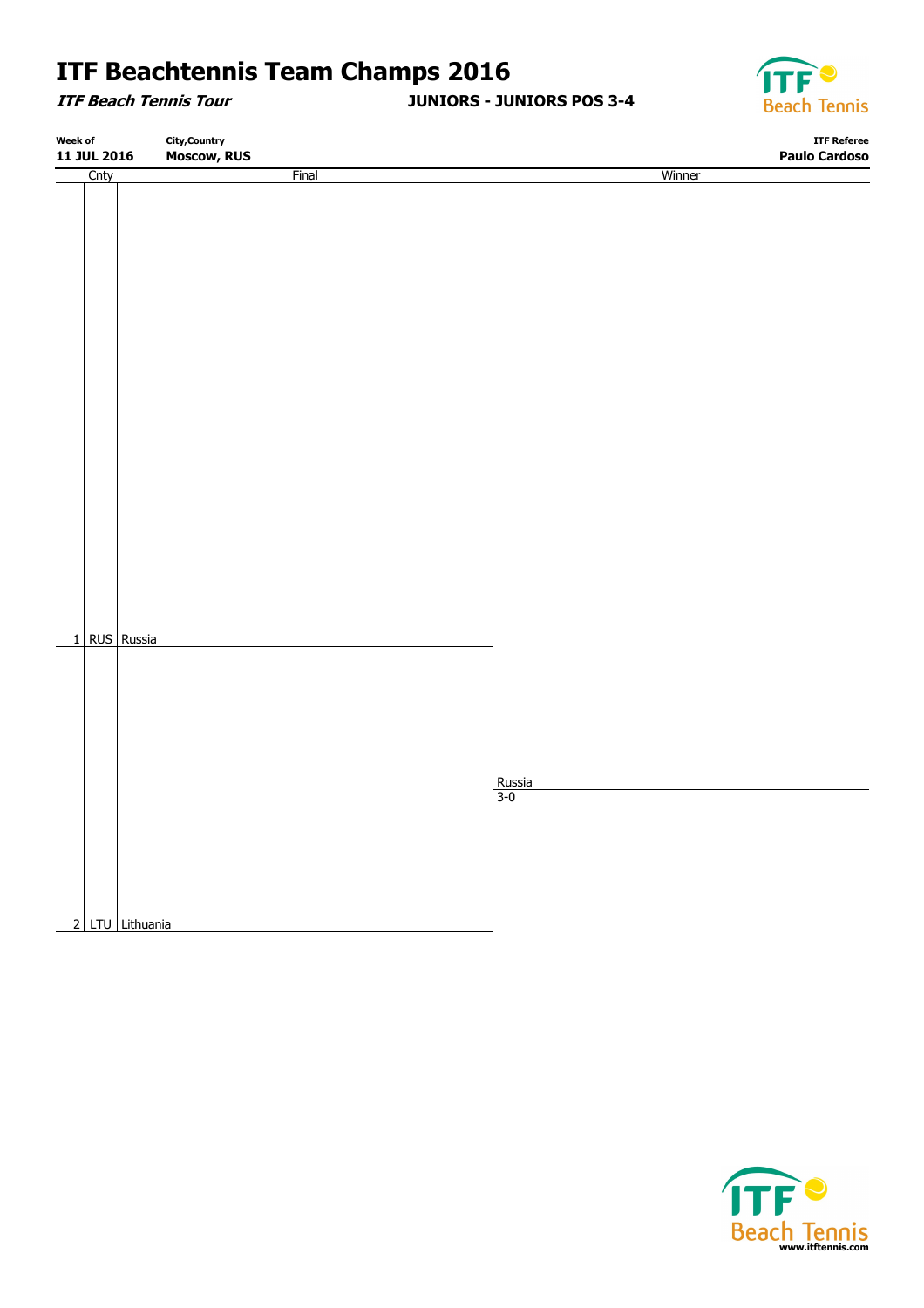**ITF Beach Tennis Tour**

**JUNIORS - JUNIORS POS 5-6**



| Week of<br><b>City, Country</b><br>11 JUL 2016<br><b>Moscow, RUS</b> |      |               | <b>ITF Referee</b> |                                     |                      |
|----------------------------------------------------------------------|------|---------------|--------------------|-------------------------------------|----------------------|
|                                                                      |      |               |                    |                                     | <b>Paulo Cardoso</b> |
|                                                                      | Cnty |               | Final              | Winner                              |                      |
|                                                                      |      |               |                    |                                     |                      |
|                                                                      |      |               |                    |                                     |                      |
|                                                                      |      |               |                    |                                     |                      |
|                                                                      |      |               |                    |                                     |                      |
|                                                                      |      |               |                    |                                     |                      |
|                                                                      |      |               |                    |                                     |                      |
|                                                                      |      |               |                    |                                     |                      |
|                                                                      |      |               |                    |                                     |                      |
|                                                                      |      |               |                    |                                     |                      |
|                                                                      |      |               |                    |                                     |                      |
|                                                                      |      |               |                    |                                     |                      |
|                                                                      |      |               |                    |                                     |                      |
|                                                                      |      |               |                    |                                     |                      |
|                                                                      |      |               |                    |                                     |                      |
|                                                                      |      |               |                    |                                     |                      |
|                                                                      |      |               |                    |                                     |                      |
|                                                                      |      |               |                    |                                     |                      |
|                                                                      |      |               |                    |                                     |                      |
|                                                                      |      |               |                    |                                     |                      |
|                                                                      |      |               |                    |                                     |                      |
|                                                                      |      |               |                    |                                     |                      |
|                                                                      |      |               |                    |                                     |                      |
|                                                                      |      |               |                    |                                     |                      |
|                                                                      |      |               |                    |                                     |                      |
|                                                                      |      |               |                    |                                     |                      |
|                                                                      |      |               |                    |                                     |                      |
|                                                                      |      | 1 LAT Latvia  |                    |                                     |                      |
|                                                                      |      |               |                    |                                     |                      |
|                                                                      |      |               |                    |                                     |                      |
|                                                                      |      |               |                    |                                     |                      |
|                                                                      |      |               |                    |                                     |                      |
|                                                                      |      |               |                    |                                     |                      |
|                                                                      |      |               |                    |                                     |                      |
|                                                                      |      |               |                    |                                     |                      |
|                                                                      |      |               |                    | $\frac{\text{Belarus}}{\text{2-1}}$ |                      |
|                                                                      |      |               |                    |                                     |                      |
|                                                                      |      |               |                    |                                     |                      |
|                                                                      |      |               |                    |                                     |                      |
|                                                                      |      |               |                    |                                     |                      |
|                                                                      |      |               |                    |                                     |                      |
|                                                                      |      |               |                    |                                     |                      |
|                                                                      |      |               |                    |                                     |                      |
|                                                                      |      | 2 BLR Belarus |                    |                                     |                      |
|                                                                      |      |               |                    |                                     |                      |

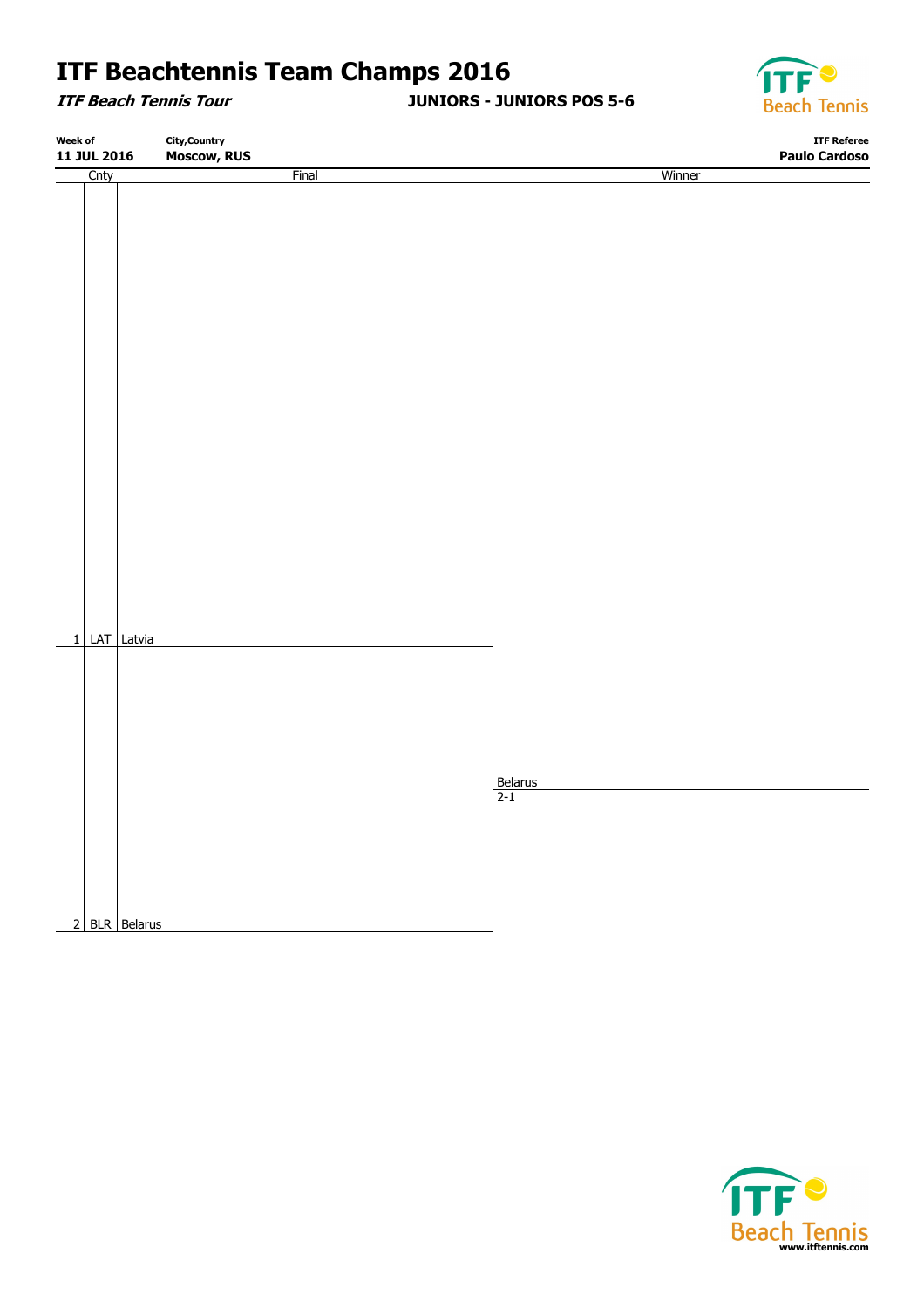**ITF Beach Tennis Tour**

**JUNIORS - JUNIORS POS 7-8**



| <b>Final</b><br>Winner<br>Cnty | Week of<br>11 JUL 2016 |  |                    | <b>City, Country</b> |  |                      |
|--------------------------------|------------------------|--|--------------------|----------------------|--|----------------------|
|                                |                        |  | <b>Moscow, RUS</b> |                      |  | <b>Paulo Cardoso</b> |
|                                |                        |  |                    |                      |  |                      |
|                                |                        |  |                    |                      |  |                      |
|                                |                        |  |                    |                      |  |                      |
|                                |                        |  |                    |                      |  |                      |
|                                |                        |  |                    |                      |  |                      |
|                                |                        |  |                    |                      |  |                      |
|                                |                        |  |                    |                      |  |                      |
|                                |                        |  |                    |                      |  |                      |
|                                |                        |  |                    |                      |  |                      |
|                                |                        |  |                    |                      |  |                      |
|                                |                        |  |                    |                      |  |                      |
|                                |                        |  |                    |                      |  |                      |
|                                |                        |  |                    |                      |  |                      |
|                                |                        |  |                    |                      |  |                      |
|                                |                        |  |                    |                      |  |                      |
|                                |                        |  |                    |                      |  |                      |
|                                |                        |  |                    |                      |  |                      |
|                                |                        |  |                    |                      |  |                      |
|                                |                        |  |                    |                      |  |                      |
|                                |                        |  |                    |                      |  |                      |
|                                |                        |  |                    |                      |  |                      |
|                                |                        |  |                    |                      |  |                      |
|                                |                        |  |                    |                      |  |                      |
|                                |                        |  |                    |                      |  |                      |
|                                |                        |  |                    |                      |  |                      |
| 1 VEN Venezuela                |                        |  |                    |                      |  |                      |
|                                |                        |  |                    |                      |  |                      |
|                                |                        |  |                    |                      |  |                      |
|                                |                        |  |                    |                      |  |                      |
|                                |                        |  |                    |                      |  |                      |
|                                |                        |  |                    |                      |  |                      |
|                                |                        |  |                    |                      |  |                      |
|                                |                        |  |                    |                      |  |                      |
|                                |                        |  |                    |                      |  |                      |
| Venezuela<br>3-0               |                        |  |                    |                      |  |                      |
|                                |                        |  |                    |                      |  |                      |
|                                |                        |  |                    |                      |  |                      |
|                                |                        |  |                    |                      |  |                      |
|                                |                        |  |                    |                      |  |                      |
|                                |                        |  |                    |                      |  |                      |
|                                |                        |  |                    |                      |  |                      |
| 2 GER Germany                  |                        |  |                    |                      |  |                      |